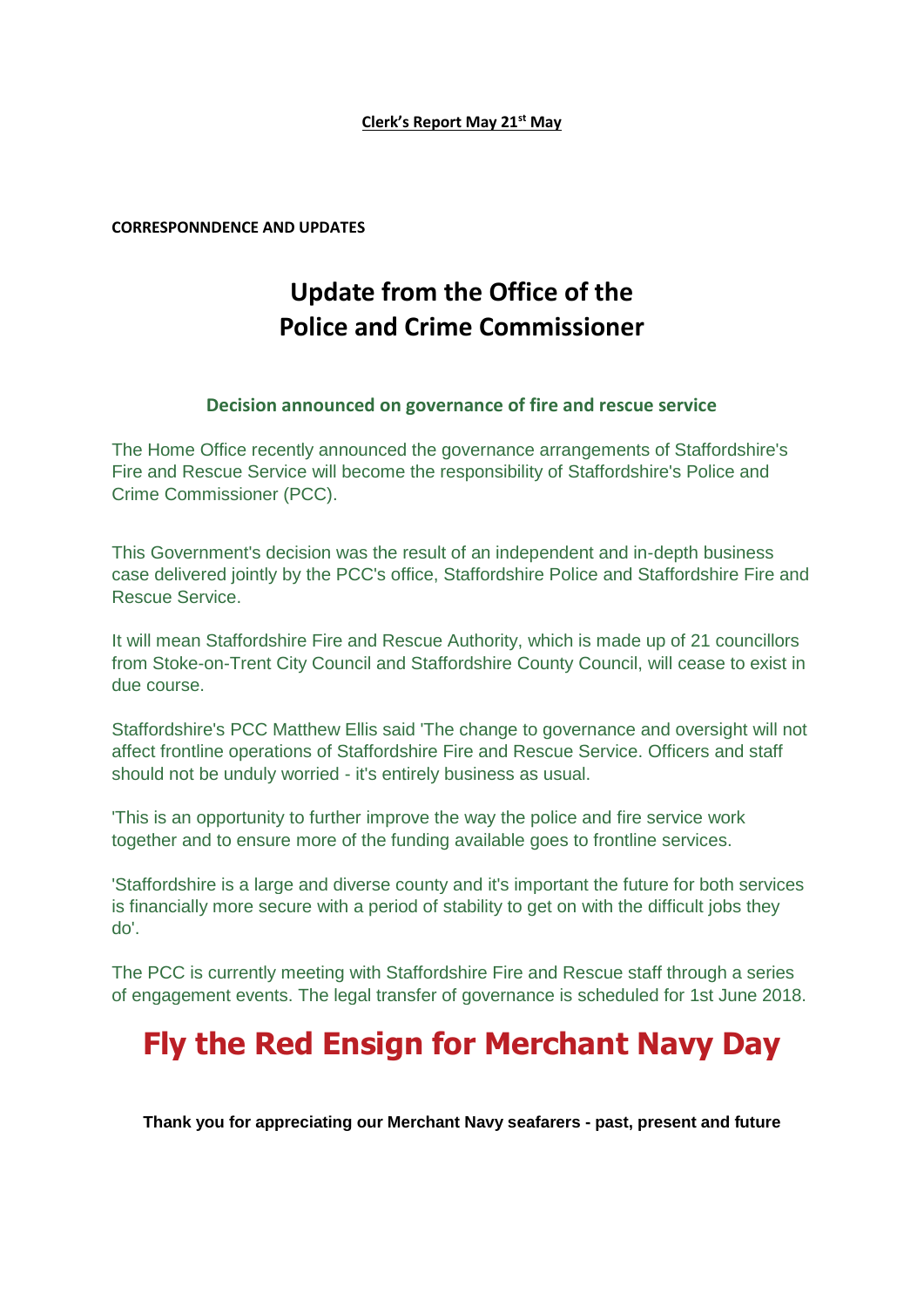I am delighted to report that our popular campaign to raise public awareness of seafarers and shipping resulted in the Red Ensign being flown ashore at 650 locations in 2017. Please can Seafarers UK count on your support for Merchant Navy Day on 3rd September this year?

Hopefully you will be able to arrange a flag-hoisting ceremony, ideally inviting local Merchant Navy veterans and cadets to attend alongside your staff, councillors and VIPs? If so, feel free to read out the message from HRH The Earl of Wessex that is included in our [guide to taking part.](http://seafarersuk.cmail19.com/t/i-l-bttlulk-skyutwuj-r/)

Let us know what you are planning to do by completing the [online registration form.](http://seafarersuk.cmail19.com/t/i-l-bttlulk-skyutwuj-y/) Please be sure to register again - even if you participated in previous years - to enable us to keep our records up to date and in accordance with GDPR requirements.

## **Annual meeting update**

Thank you to all the councillors that helped with the meeting on Monday, it went very well with 12 Changing room charges

parishioners attending. The quiz and the PCSO police speaker were very well received.

#### **Community building update**

The clerk has emailed John Kirkham to request an update with legal assistance with the section 106 agreement. However, he is currently off sick. The clerk has now emailed Sal Khan for an update.

**Church Meeting update**

**See attached minutes.**

#### **END OF YEAR ACCOUNTS**

Audit update

Attached is the internal auditor's report.

Earmarked reserves should be minuted.

## **Earmarked Reserve for 2018/2019**

| Old School community building (TOSCA) | 1000  |
|---------------------------------------|-------|
| Election                              | 5000  |
| <b>Burial</b>                         | 10000 |
| Community B                           | 5000  |
| Contingency                           | 3000  |
| Noticeboard                           | 1050  |
| <b>Total</b>                          | 25050 |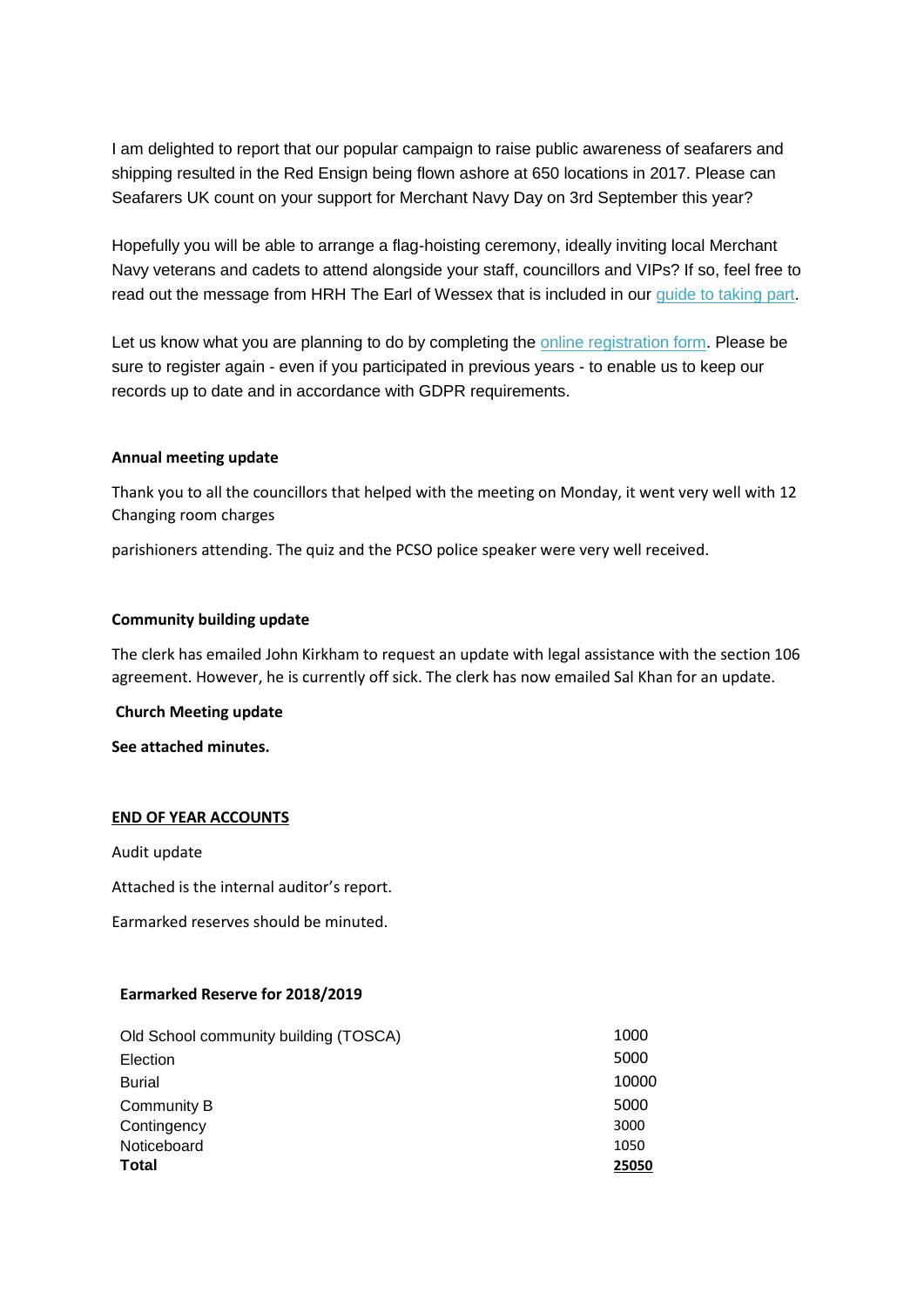External audit to be signed off

Please read the statements that the council will have to confirm and sign off.

## Changing room charges

|                         | <b>VAT</b> | Total   |
|-------------------------|------------|---------|
| Lease                   |            | 600     |
| Legionella control      | 117.80     | 706.80  |
|                         |            |         |
| Gas, electric and water | 0          | 980.61  |
| Dog bas                 | 27.39      | 136.95  |
| Mowing pitch            | 168.50     | 845.48  |
| <b>Total costs</b>      | 313.69     | 3269.84 |

The Tigers have only had a few training sessions at Cornmill lane for the juniors, the pitch is not fit the grass is too long, Tigers have been paying for pitches at Shobnall and St Georges park.

Pitch use is

Adult training: Tuesday evenings

U12s training: Wednesday evening

Junior team training: Thursday Evening.

Currently, have matches

Wednesday Evening: Adult teams

Friday Evenings: Adult teams

Sunday mornings: Adult teams

The clerk has received enquiries from Hatton football teams wanting to use the pitch and assist with the grass cutting and maintenance. However, due to the number of teams Tutbury Tigers has there would not be enough availability to accommodate both teams.

The Clerk met with the Jason Midgely and Lynne Smith to discuss the use of the pitch and changing rooms.

Cllrs W Crossley and D Morris have cleaned out the drains, so the water can now drain from the showers. However. this was due to a build up of mud from boot cleaning that could have been avoided by more thorough cleaning and management of away teams. Jason Midgely apologised on behalf of the team that this had not been done by the team. He also said that the cleaning and the rubbish removal would be addressed by the team.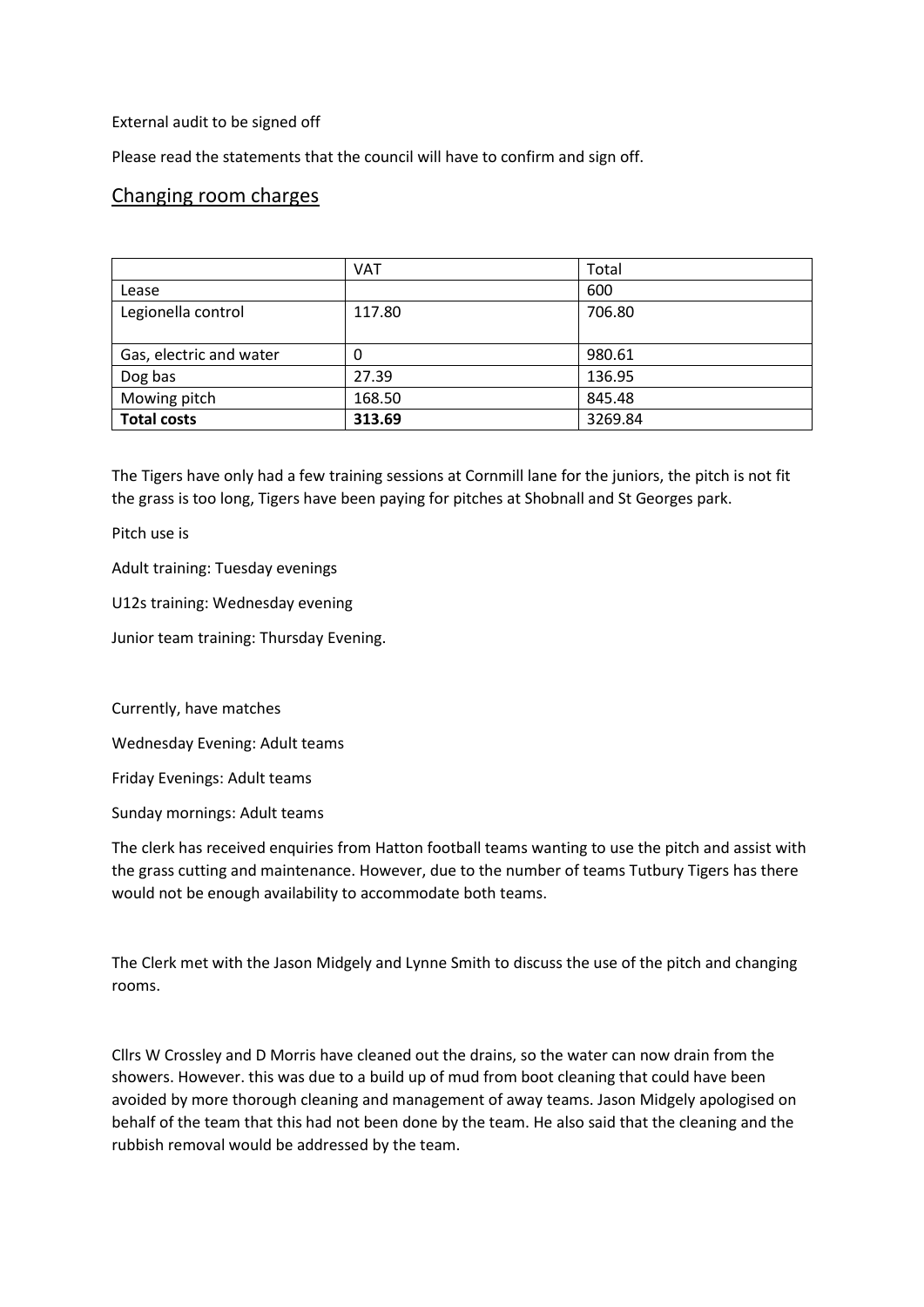The coach of the junior team would like a key safe placing at Tutbury Club for the junior teams to access the keys for the changing rooms as currently the keys are kept in Stretton with a senior team member. Currently the two junior teams do not have access to the changing rooms.

## General Data Protection Regulations

A Data Protection Officer is not now a legal requirement for a parish council but would be good practice to have one, to assist with and evidence compliance. If the council appointed a DPO then this would address the need to assess risks in data processing and have procedures in place. An independent person to deal with any breaches or data issues and assist with any audit requirements. Rolleston Parish councillor Steve Mc Manus was suggested by the Rolleston Clerk and Cllr Lesley Beighton was suggested to Rolleston Parish Council.

All councillors will need to receive training and be aware of new privacy policies and records should be kept ensuring that all councillors are aware of the new regulations.

The clerk has produced a training PowerPoint presentation that can be printed and issued to all councillors.

The clerk will continue to work with the Rolleston Clerk in developing and implementing procedures and processes. A data audit is still to be completed by the clerk and email sent to existing contacts requesting their consent to keep their details. However no further data processing will take place until all the audits and processes are in place.

The clerk has added to the website a consent form for parishioners to allow us to use their data, A general Privacy policy has also been added to the website. These documents have been suggested by NALC to be adopted. The general privacy notice will not apply to councillors. There are differences that means that councillors and staff data is handled differently.

## **Grants for Local Organisations**

Tutbury and Hatton Scout Group has a young person who has been selected to represent the group in the World Jamboree in America and the young individuals selected need to raise £3700 each to attend and represent their scout group. A grant application has been received from a carer of one of the young people and supported with a grant application from Tutbury and Hatton scout group for £500 towards this trip.

A grant application has been received from the scouts to pay for new flags in High Street.

## **DECISIONS**

## **P/2018/00196**

Erection of a two-storey side and single storey front and rear extensions 14 Park Lane, Tutbury, Staffordshire, DE13 9JH